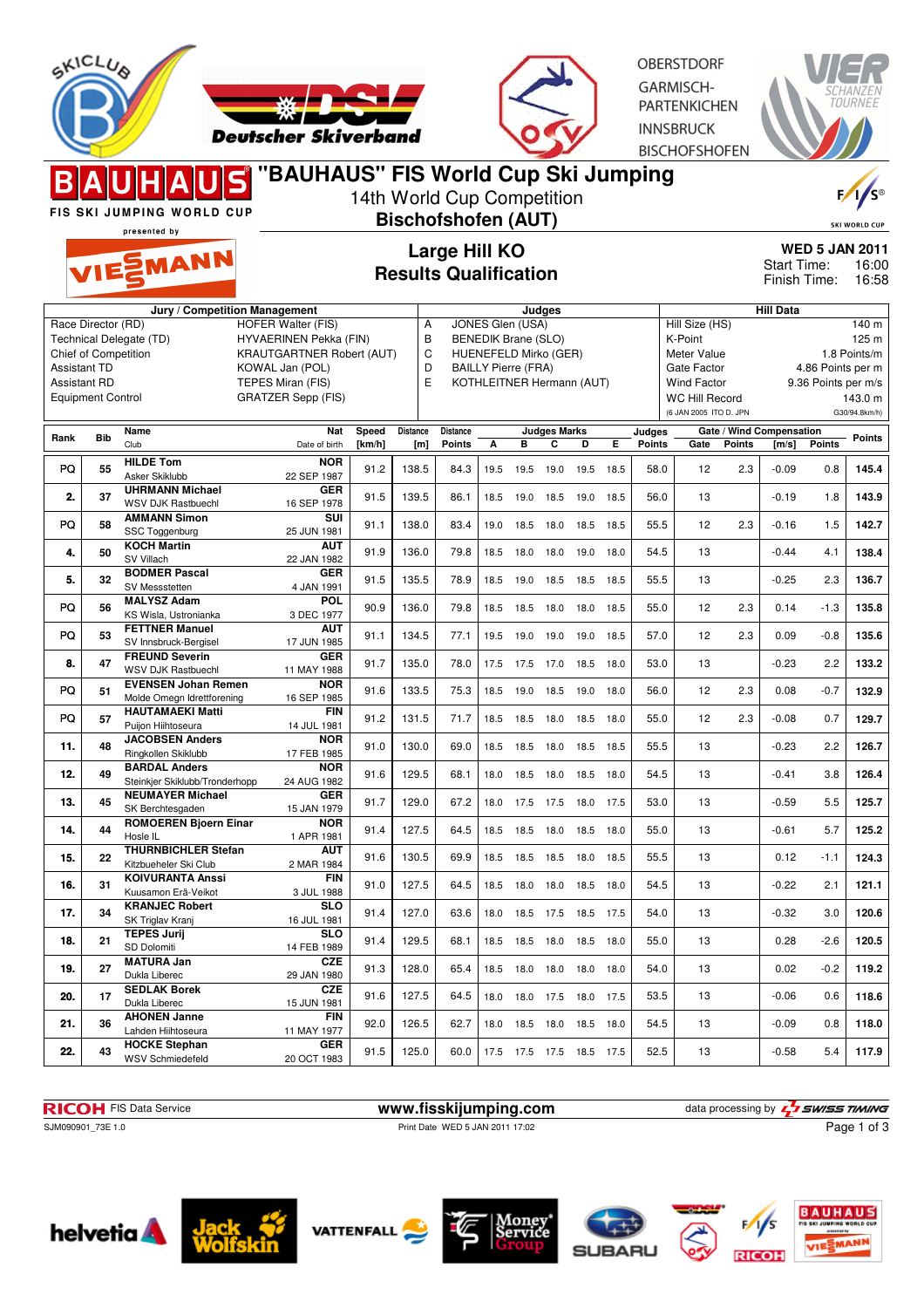



**OBERSTDORF** GARMISCH-**PARTENKICHEN INNSBRUCK BISCHOFSHOFEN** 



SKI WORLD CUP

FIS SKI JUMPING WORLD CUP

## **"BAUHAUS" FIS World Cup Ski Jumping**

14th World Cup Competition **Bischofshofen (AUT)**

presented by

EMANN

## **Large Hill KO Results Qualification**

**WED 5 JAN 2011** 16:00 Finish Time: 16:58 Start Time:

|     |                | <b>Name</b>                                          | <b>Nat</b>                | Speed  | <b>Distance</b> | <b>Distance</b> |      |           | <b>Judges Marks</b>      |           |      | Judges        |      | <b>Gate / Wind Compensation</b> |         |               |               |
|-----|----------------|------------------------------------------------------|---------------------------|--------|-----------------|-----------------|------|-----------|--------------------------|-----------|------|---------------|------|---------------------------------|---------|---------------|---------------|
|     | <b>Bib</b>     | Club                                                 | Date of birth             | [km/h] | [m]             | <b>Points</b>   | Α    | B         | C                        | D         | Е    | <b>Points</b> | Gate | <b>Points</b>                   | [m/s]   | <b>Points</b> | <b>Points</b> |
| 23. | 33             | <b>FREITAG Richard</b>                               | GER                       | 91.4   | 126.0           | 61.8            | 18.0 |           | 18.0 17.5                | 18.0      | 17.5 | 53.5          | 13   |                                 | $-0.26$ | 2.4           | 117.7         |
| 24. | 28             | SG Nickelhuette Aue<br><b>ZOGRAFSKI Vladimir</b>     | 14 AUG 1991<br><b>BUL</b> | 90.6   | 127.5           | 64.5            | 17.5 | 18.0      | 17.0                     | 18.0      | 18.0 | 53.5          | 13   |                                 | 0.10    | $-0.9$        | 117.1         |
|     |                | Samokov                                              | 14 JUL 1993               |        |                 |                 |      |           |                          |           |      |               |      |                                 |         |               |               |
| 25. | 29             | <b>HULA Stefan</b>                                   | <b>POL</b>                | 90.9   | 126.5           | 62.7            | 18.0 | 17.5      | 18.0                     | 18.0      | 17.5 | 53.5          | 13   |                                 | $-0.01$ | 0.1           | 116.3         |
|     |                | SSR LZS SOKOL Szczyrk                                | 29 SEP 1986               |        |                 |                 |      |           |                          |           |      |               |      |                                 |         |               |               |
| PQ  | 54             | <b>LOITZL Wolfgang</b><br><b>WSC Bad Mitterndorf</b> | <b>AUT</b><br>13 JAN 1980 | 91.4   | 125.0           | 60.0            | 18.0 | 18.0      | 18.0                     | 18.0      | 18.5 | 54.0          | 12   | 2.3                             | 0.03    | $-0.3$        | 116.0         |
| 27. | 42             | <b>PREVC Peter</b><br>SK Triglav Kranj               | <b>SLO</b><br>20 SEP 1992 | 92.0   | 122.5           | 55.5            | 18.0 | 18.0      | 18.0                     | 18.5      | 17.5 | 54.0          | 13   |                                 | $-0.60$ | 5.6           | 115.1         |
| 28. | 20             | <b>MUOTKA OIII</b><br>Ounasvaaran Hiihtoseura        | <b>FIN</b><br>14 JUL 1988 | 91.5   | 125.0           | 60.0            | 17.5 | 18.0      | 17.5 17.5 17.0           |           |      | 52.5          | 13   |                                 | $-0.21$ | 2.0           | 114.5         |
| 29. | 26             | <b>KORNILOV Denis</b>                                | <b>RUS</b>                | 91.4   | 125.5           | 60.9            | 18.0 | 18.0      | 17.5                     | 18.0      | 17.5 | 53.5          | 13   |                                 | 0.05    | $-0.5$        | 113.9         |
|     |                | Sdushor N. Novgorod Dinamo                           | 17 AUG 1986               |        |                 |                 |      |           |                          |           |      |               |      |                                 |         |               |               |
| 30. | 35             | <b>SCHMITT Martin</b>                                | <b>GER</b>                | 91.3   | 124.5           | 59.1            | 18.0 | 18.0      | 17.5                     | 17.5      | 17.5 | 53.0          | 13   |                                 | $-0.17$ | 1.6           | 113.7         |
|     |                | SC Furtwangen                                        | 29 JAN 1978               |        |                 |                 |      |           |                          |           |      |               |      |                                 |         |               |               |
| 31. | $\overline{4}$ | <b>INNAUER Mario</b><br>SV Innsbruck-Bergisel        | <b>AUT</b><br>10 JAN 1990 | 91.3   | 122.0           | 54.6            |      |           | 18.0 17.5 17.5 18.0 17.5 |           |      | 53.0          | 13   |                                 | $-0.62$ | 5.8           | 113.4         |
|     |                | <b>KOUDELKA Roman</b>                                | <b>CZE</b>                |        |                 |                 |      |           |                          |           |      |               |      |                                 |         |               |               |
| 32. | 38             | LSK Lomnice nad Popelkov                             | 9 JUL 1989                | 90.9   | 124.0           | 58.2            | 17.5 | 17.5      | 17.5                     | 18.0      | 17.5 | 52.5          | 13   |                                 | $-0.26$ | 2.4           | 113.1         |
|     |                | <b>CHEDAL Emmanuel</b>                               | <b>FRA</b>                |        |                 |                 |      |           |                          |           |      |               |      |                                 |         |               |               |
| 33. | 41             | <b>SC Courchevel</b>                                 | 15 JAN 1983               | 91.5   | 122.5           | 55.5            | 17.5 | 17.5      | 17.5                     | 18.0      | 17.5 | 52.5          | 13   |                                 | $-0.49$ | 4.6           | 112.6         |
|     |                | <b>SCHLIERENZAUER Gregor</b>                         | <b>AUT</b>                |        |                 |                 |      |           |                          |           |      |               |      |                                 |         |               |               |
| 34. | 39             | SV Innsbruck-Bergisel                                | 7 JAN 1990                | 91.3   | 122.5           | 55.5            |      | 17.5 17.5 | 17.5 17.5 17.5           |           |      | 52.5          | 13   |                                 | $-0.37$ | 3.5           | 111.5         |
| 35. | 46             | <b>STOCH Kamil</b>                                   | <b>POL</b>                | 91.2   | 123.0           | 56.4            | 17.0 | 17.5      | 17.5                     | 17.5      | 17.5 | 52.5          | 13   |                                 | $-0.24$ | 2.2           | 111.1         |
|     |                | <b>AZS ZAKOPANE</b>                                  | 25 MAY 1987               |        |                 |                 |      |           |                          |           |      |               |      |                                 |         |               |               |
| 36. | 16             | <b>DIETHART Thomas</b>                               | <b>AUT</b>                | 90.9   | 123.5           | 57.3            | 18.0 | 17.5      | 17.5 17.5 17.5           |           |      | 52.5          | 13   |                                 | $-0.05$ | 0.5           | 110.3         |
|     |                | UVB Hinzenbach                                       | 25 FEB 1992               |        |                 |                 |      |           |                          |           |      |               |      |                                 |         |               |               |
| 37. | 25             | <b>HAYBOECK Michael</b><br><b>UVB Hinzenbach</b>     | <b>AUT</b><br>5 MAR 1991  | 91.1   | 123.5           | 57.3            |      | 17.5 17.5 | 17.0 17.5 17.0           |           |      | 52.0          | 13   |                                 | $-0.04$ | 0.4           | 109.7         |
|     |                | <b>HLAVA Lukas</b>                                   | <b>CZE</b>                |        |                 |                 |      |           |                          |           |      |               |      |                                 |         |               |               |
| 38. | 24             | Dukla Liberec                                        | 10 SEP 1984               | 91.9   | 121.5           | 53.7            | 17.5 | 17.5      | 17.0                     | 18.0      | 17.5 | 52.5          | 13   |                                 | $-0.05$ | 0.5           | 106.7         |
|     |                | <b>JANDA Jakub</b>                                   | <b>CZE</b>                |        |                 |                 |      |           |                          |           |      |               |      |                                 |         |               |               |
| 39. | 30             | Dukla Liberec                                        | 27 APR 1978               | 90.7   | 119.5           | 50.1            |      |           | 17.5 17.5 17.5 17.5 17.0 |           |      | 52.5          | 13   |                                 | $-0.17$ | 1.6           | 104.2         |
|     |                | <b>KUBACKI Dawid</b>                                 | <b>POL</b>                |        |                 |                 |      |           |                          |           |      |               |      |                                 |         |               |               |
| 40. | 8              | TS Wisla Zakopane                                    | 12 MAR 1990               | 91.6   | 120.0           | 51.0            | 17.5 | 17.5      | 17.5                     | 17.5 17.5 |      | 52.5          | 13   |                                 | $-0.05$ | 0.5           | 104.0         |
| 41. | 23             | <b>COLLOREDO Sebastian</b>                           | <b>ITA</b>                | 91.0   | 120.5           | 51.9            | 17.0 | 17.5      | 17.0                     | 17.5      | 17.5 | 52.0          | 13   |                                 | 0.00    | 0.0           | 103.9         |
|     |                | G.S. Fiamme Gialle                                   | 9 SEP 1987                |        |                 |                 |      |           |                          |           |      |               |      |                                 |         |               |               |
| 42. | 15             | <b>PIKL Primoz</b><br>SSK Ljubno BTC                 | <b>SLO</b><br>25 AUG 1982 | 91.1   | 119.5           | 50.1            | 17.0 | 17.5      | 17.0 17.0                |           | 17.0 | 51.0          | 13   |                                 | 0.00    | 0.0           | 101.1         |
|     |                | <b>SLIZ Rafal</b>                                    | <b>POL</b>                |        |                 |                 |      |           |                          |           |      |               |      |                                 |         |               |               |
| 42. | 12             | AZS AWF Katowice                                     | 11 JUL 1983               | 91.1   | 119.0           | 49.2            | 17.0 | 17.0      | 17.0                     | 17.5      | 16.5 | 51.0          | 13   |                                 | $-0.10$ | 0.9           | 101.1         |
|     |                | <b>POPPINGER Manuel</b>                              | <b>AUT</b>                |        |                 |                 |      |           |                          |           |      |               |      |                                 |         |               |               |
| 44. | $\overline{2}$ | SV Innsbruck-Bergisel                                | 19 MAY 1989               | 90.6   | 117.0           | 45.6            | 17.5 | 17.0      | 17.0 17.0 17.0           |           |      | 51.0          | 13   |                                 | $-0.32$ | 3.0           | 99.6          |
|     |                | YOSHIOKA Kazuya                                      | JPN                       |        |                 |                 |      |           |                          |           |      |               |      |                                 |         |               |               |
| 45. | 11             | Tsuchiya Home Ski Team                               | 9 SEP 1978                | 91.9   | 118.5           | 48.3            | 16.5 | 17.0      | 17.0 17.5 17.5           |           |      | 51.5          | 13   |                                 | 0.06    | $-0.6$        | 99.2          |
|     | 3              | <b>HAYBOECK Stefan</b>                               | <b>AUT</b>                | 91.6   | 114.5           | 41.1            | 17.0 | 17.0      | 16.5                     | 17.0      | 17.0 | 51.0          | 13   |                                 | $-0.39$ | 3.7           | 95.8          |
| 46. |                | <b>UVB Hinzenbach</b>                                | 27 AUG 1989               |        |                 |                 |      |           |                          |           |      |               |      |                                 |         |               |               |
| 47. | 10             | <b>DESCOMBES SEVOIE Vincent</b>                      | <b>FRA</b>                | 90.7   | 116.5           | 44.7            |      |           | 17.0 17.0 17.0 17.5 17.0 |           |      | 51.0          | 13   |                                 | 0.15    | $-1.4$        | 94.3          |
|     |                | Douanes les Houches                                  | 9 JAN 1984                |        |                 |                 |      |           |                          |           |      |               |      |                                 |         |               |               |
| PQ  | 60             | <b>MORGENSTERN Thomas</b>                            | <b>AUT</b>                |        | <b>DNS</b>      |                 |      |           |                          |           |      |               |      |                                 |         |               |               |
|     |                | SV Villach                                           | 30 OCT 1986               |        |                 |                 |      |           |                          |           |      |               |      |                                 |         |               |               |
| PQ  | 59             | <b>KOFLER Andreas</b>                                | <b>AUT</b>                |        | <b>DNS</b>      |                 |      |           |                          |           |      |               |      |                                 |         |               |               |
|     |                | SV Innsbruck-Bergisel                                | 17 MAY 1984               |        |                 |                 |      |           |                          |           |      |               |      |                                 |         |               |               |

**RICOH** FIS Data Service **www.fisskijumping.com** data processing by  $\frac{7}{2}$  **swiss TIMING** 

Page 2 of 3

SJM090901\_73E 1.0 Print Date WED 5 JAN 2011 17:02

**BAUHAUS**